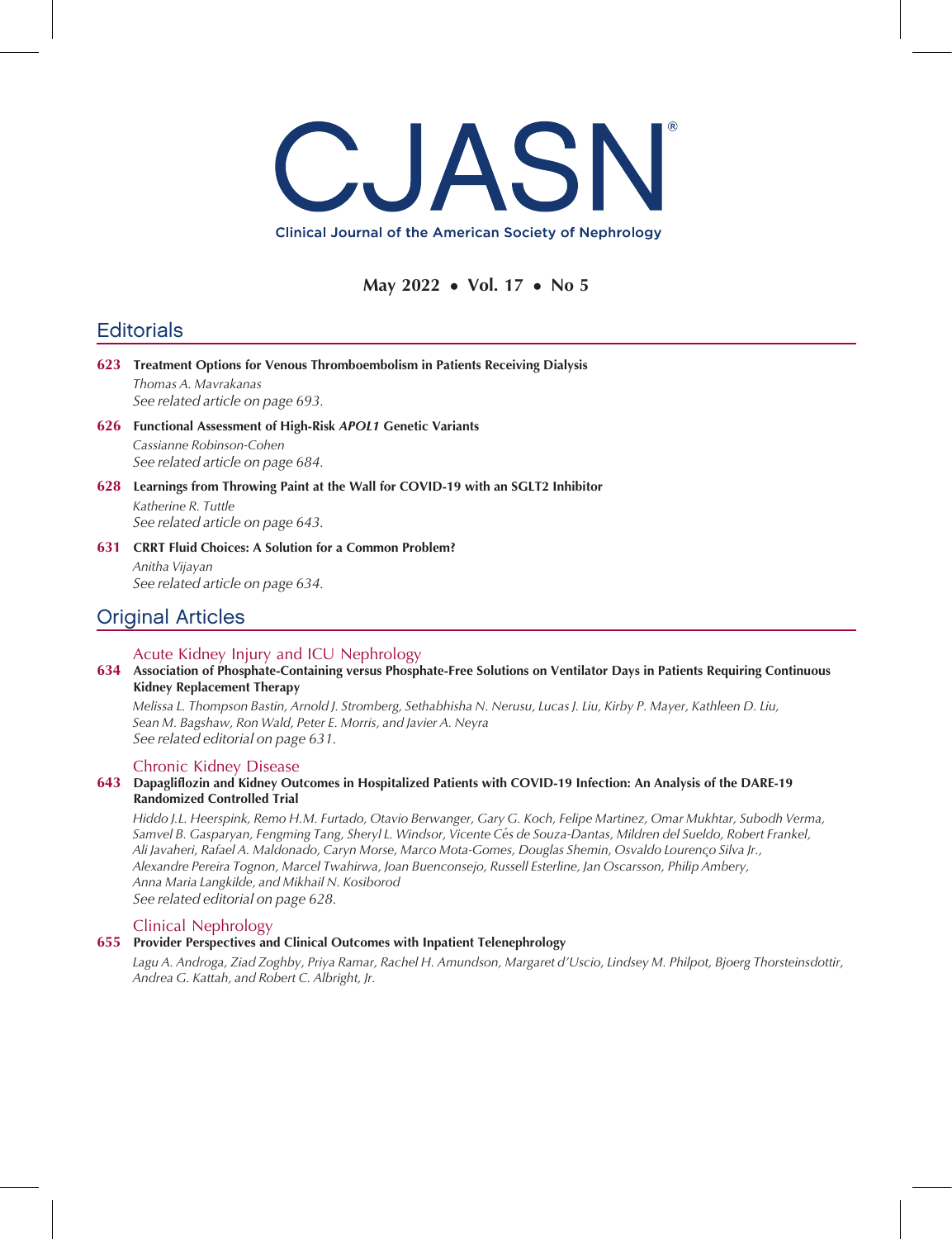### Diabetes and the Kidney

#### 663 SGLT2 Inhibition and Uric Acid Excretion in Patients with Type 2 Diabetes and Normal Kidney Function

Danii L.S. Suijk, Michaël J.B. van Baar, Erik J.M. van Bommel, Zainab Iqbal, Merle M. Krebber, Volker Vallon, Daan Touw, Ewout J. Hoorn, Max Nieuwdorp, Mark M.H. Kramer, Jaap A. Joles, Petter Bjornstad, and Daniël H. van Raalte

#### **Genetics**

#### 672 GWAS of Hematuria

Sarah A. Gagliano Taliun, Patrick Sulem, Gardar Sveinbjornsson, Daniel F. Gudbjartsson, Kari Stefansson, Andrew D. Paterson, and Moumita Barua

#### 684 APOL1 Kidney Risk Variants and Proteomics

Teresa K. Chen, Aditya L. Surapaneni, Dan E. Arking, Christie M. Ballantyne, Eric Boerwinkle, Jingsha Chen, Josef Coresh, Anna Köttgen, Katalin Susztak, Adrienne Tin, Bing Yu, and Morgan E. Grams See related editorial on page 626.

#### Maintenance Dialysis

#### 693 Apixaban versus Warfarin for Treatment of Venous Thromboembolism in Patients Receiving Long-Term Dialysis

James B. Wetmore, Charles A. Herzog, Heng Yan, Jorge L. Reyes, Eric D. Weinhandl, and Nicholas S. Roetker See related editorial on page 623.

## Research Letter

703 Implementation of a Staff-Assisted Peritoneal Dialysis Program in the United States: A Feasibility Study

Wael F. Hussein, Paul N. Bennett, Ayesha Anwaar, Jugjeet Atwal, Veronica Legg, Graham Abra, Sijie Zheng, Leo Pravoverov, and Brigitte Schiller

## Critical Care Nephrology and Acute Kidney Injury

- 706 The Intensivist's Perspective of Shock, Volume Management, and Hemodynamic Monitoring Kianoush Kashani, Tarig Omer, and Andrew D. Shaw
- 717 Overview of Diagnostic Criteria and Epidemiology of Acute Kidney Injury and Acute Kidney Disease in the Critically Ill Patient Bethany C. Birkelo, Neesh Pannu, and Edward D. Siew

## Kidney Case Conference: How I Treat

736 The Transition of a Pediatric Kidney Transplant Recipient from Childhood to Adult Care Lorraine E. Bell

# Kidney Case Conference: Nephrology Quiz & Questionnaire

739 Recurrent Podocytopathy after Kidney Transplantation Neetika Garg and Arjang Djamali

## **Perspectives**

- 742 Changing the Trajectory of Heart Failure and Kidney Disease: A Call for Action Janani Rangaswami, Vivek Bhalla, Glenn M. Chertow, Robert A. Harrington, Alexander Staruschenko, Katherine Tuttle, and Eugene Braunwald
- 746 SARS-CoV-2 Vaccine Mandates for Patients on the Kidney Transplant Waitlist: Are They Ethical? Faissal Tallaa, Lakshman Gunaratnam, and Rita S. Suri